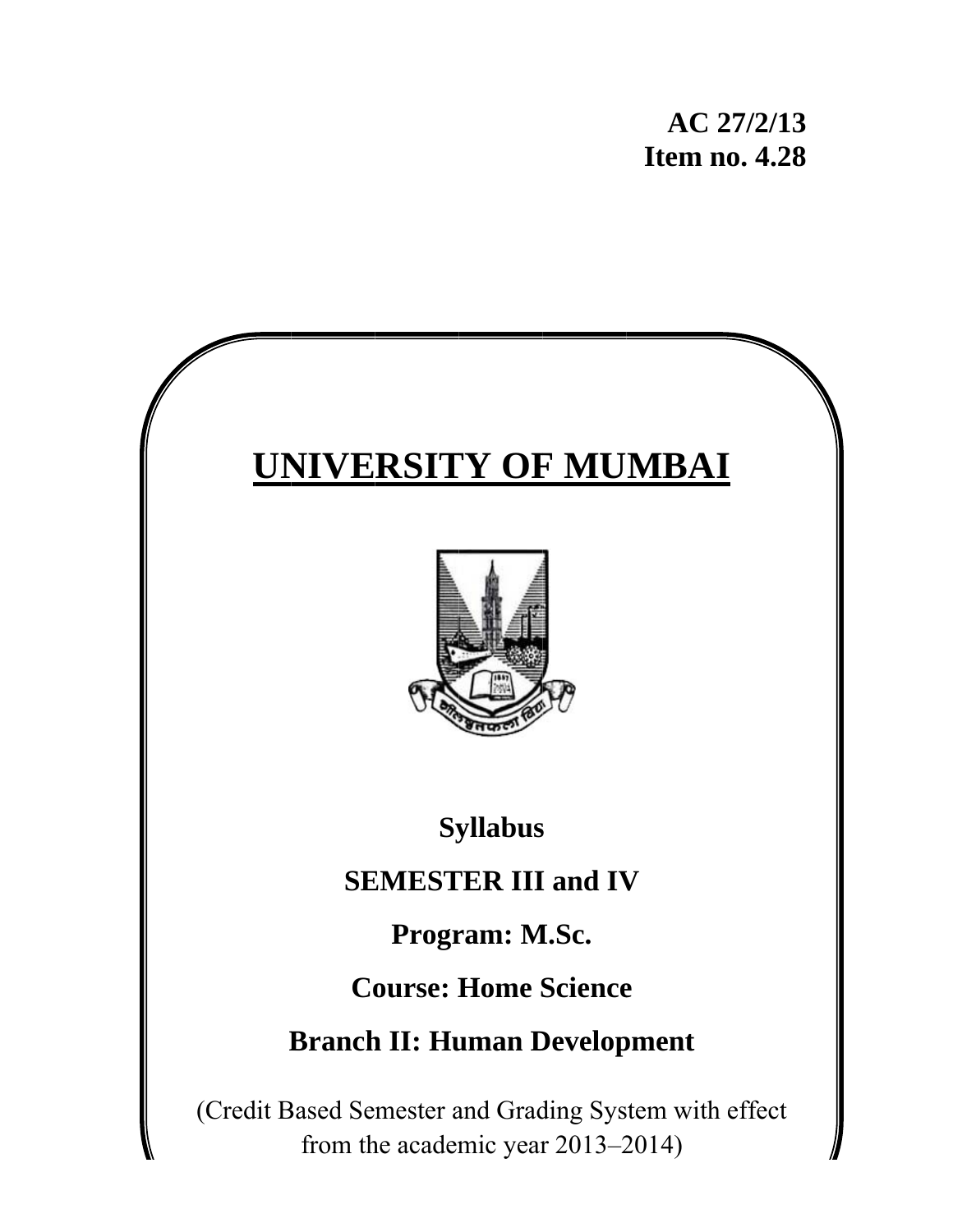# **M.Sc. (Home Science) SEMESTER III BRANCH II: HUMAN DEVELOPMENT**

| <b>Course</b><br>Code | <b>Subject</b>                                                                                   | <b>Internal</b><br><b>Marks</b> | <b>Semester End</b><br><b>Examination</b> | <b>Total</b><br><b>Marks</b> | Periods/<br>Week | <b>Credits</b> |
|-----------------------|--------------------------------------------------------------------------------------------------|---------------------------------|-------------------------------------------|------------------------------|------------------|----------------|
| PSHSII301             | Advances in Research in Human<br>Development                                                     | 40                              | 60                                        | 100                          | $\overline{4}$   | 4              |
| PSHSII302             | Human Exceptionality and<br><b>Psychological Disorders</b>                                       | 40                              | 60                                        | 100                          | 4                | 4              |
| PSHSII303             | <b>Advanced Family Studies</b>                                                                   | 40                              | 60                                        | 100                          | $\mathfrak{D}$   | 4              |
| PSHSIIP301            | Supervision and Administration<br>in Human Development<br><b>Agencies: Planning</b>              |                                 | 50                                        | 50                           | 1                | $\mathfrak{D}$ |
| PSHSIIP302            | Supervision and Administration<br>in Human Development<br>Agencies: Conducting and<br>Evaluating |                                 | 100                                       | 100                          | 2                | 2              |
| PSHSIIP303            | Dissertation                                                                                     | 100                             | 50                                        | 150                          | 10               | 8              |
|                       | <b>TOTAL</b>                                                                                     |                                 |                                           | 600                          | 22               | 24             |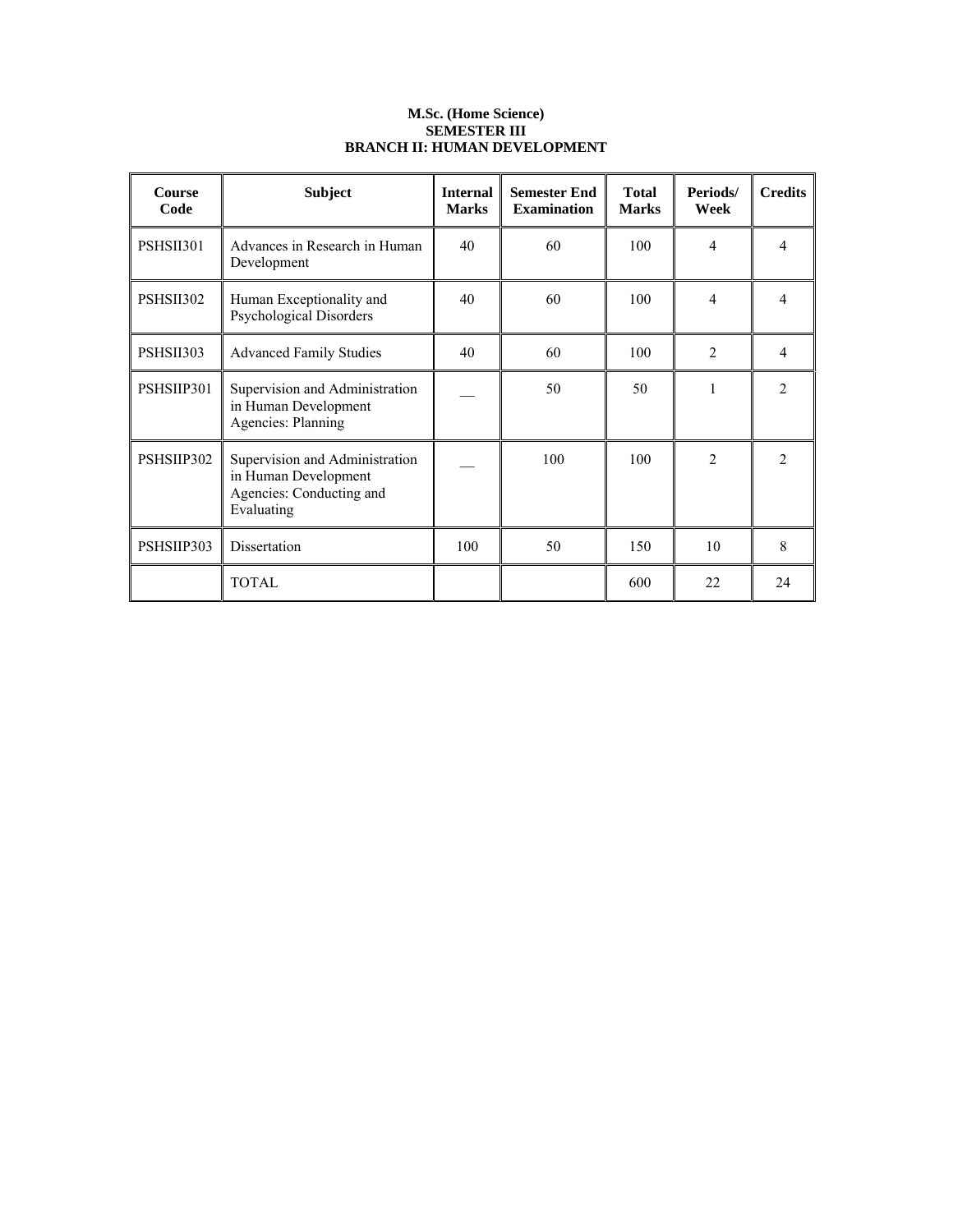| Course Code | Title                                                      | Periods/week | <b>Marks</b> | Credits |
|-------------|------------------------------------------------------------|--------------|--------------|---------|
| PSHSII301   | <b>ADVANCES IN RESEARCH IN HUMAN</b><br><b>DEVELOPMENT</b> |              | 100          |         |

- To expand the vision we hold of human development and the systems within which it occurs.
- To create insights about human existence, both what is and what can be. Thus, to reflect on life as fashioned currently and explore alternatives.
- To facilitate an understanding of the following:
	- − the different aspects of human development that receive scholarly attention;
	- − the extent to which they are studied using a developmental framework;
	- − theoretical, methodological and substantive changes in conceptualizations over the years/recently;
	- − the inter-relationships between theoretical, methodological and substantive content and issues; and,
	- − the changes in explanations of human development over the years.
- To examine alternative explanations of human development (e.g., by philosophers, theologians, religion, spirituality).
- To reflect on the writings of exemplary researchers/scholars.
- To hone scientific reading, analytical, and writing skills.

| <b>Course Content</b> |                                                                                            | <b>Periods</b> |
|-----------------------|--------------------------------------------------------------------------------------------|----------------|
| <b>Unit I</b>         | <b>Introduction and Overview</b>                                                           | 15             |
|                       | Academic Perspective: R. Lerner, Overton, Valsiner, P. Baltes, J. Brandtstadter, P.        |                |
|                       | Benson, G. H. Elder                                                                        |                |
|                       | (a) The disciplinary focus on human development: Human Development/                        |                |
|                       | Developmental Psychology/ Developmental Science                                            |                |
|                       | (b) Notions of Development; Key issues inherent in definitions of development              |                |
|                       | (c) Understanding the relative and brittle nature of scientific truth. Processes and       |                |
|                       | outcomes that characterize advancements in $a(ny)$ science: Richard Rorty & Thomas         |                |
|                       | Kuhn                                                                                       |                |
|                       | Alternative Perspective: Processes that explain advancements in science: D. Chopra         |                |
| Unit II               | History/Nature of Advancements in Human Development/Developmental                          | 15             |
|                       | <b>Psychology; Principles of Development (Part 1):</b>                                     |                |
|                       | Academic Perspective; R. Stevenson and R. Cairns                                           |                |
|                       | (a) History; nature of advancements/paradigmatic shifts                                    |                |
|                       | (b) Principles of development; What characterizes development? How does human              |                |
|                       | development proceed? (preformation versus epigenesis, mechanistic versus                   |                |
|                       | organismic explanations, structure-function relationships, plasticity,                     |                |
|                       | novelty/change/transformations/flexibility, recapitulation/acceleration versus             |                |
|                       | deceleration, multiplicity/plurality of pathways, role of context in development,          |                |
|                       | indivisibility of developmental influences)                                                |                |
|                       | (c) Conceptual models (direct and indirect effects; proximal and distal effects; full      |                |
|                       | mediation versus partial mediation)                                                        |                |
|                       | Alternative perspective: Principles characterizing development and life in general: J.     |                |
|                       | Krishnamurti                                                                               |                |
| Unit III              | History/Nature of Advancements in Human Development/Developmental                          | 15             |
|                       | <b>Psychology; Principles of Development (Part 2):</b>                                     |                |
|                       | Academic Perspective; Reese & Overton; Sameroff; J. Piaget; G. Gottlieb; Indian            |                |
|                       | scholar                                                                                    |                |
|                       | (a) Paradigms in HD/DP; Paradigmatic shifts in HD/DP                                       |                |
|                       | (b) Principles of development; What characterizes development? How does human              |                |
|                       | development proceed? (epigenesis, mechanistic versus organismic models, structure-         |                |
|                       | function relationships, plasticity, coactions,                                             |                |
|                       | multiplicity/plurality/degeneracy/redundancy of pathways, competition or                   |                |
|                       | collaboration, canalization, resilience, role of context in development, indivisibility of |                |
|                       | developmental influences, continuity vs. discontinuity)                                    |                |
|                       | Alternative perspective: Principles characterizing development and life in general         |                |
| <b>UNIT IV</b>        | <b>Gene-Environment Contributions in Human Development</b>                                 | 15             |
|                       | Gene-environment contributions: Academic perspective                                       |                |
|                       | Advancements in understanding gene-environment contributions in human                      |                |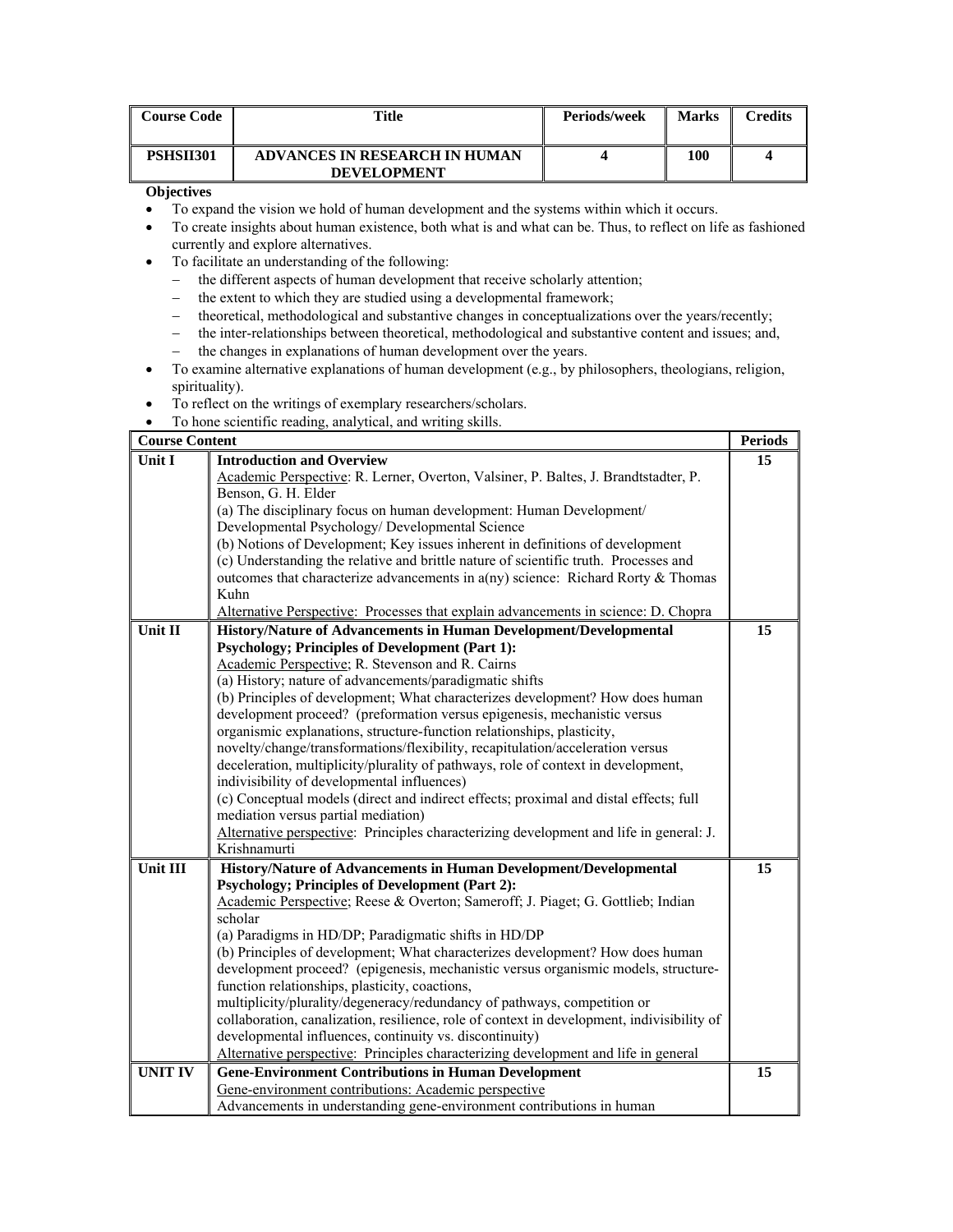| development                                                                          |  |
|--------------------------------------------------------------------------------------|--|
| The nature-nurture debate                                                            |  |
| Review of basic genetic principles; intelligence and gene-environment contributions; |  |
| how people make their own environments; separating the inseparable; the              |  |
| indivisibility of reality                                                            |  |
| Alternative perspective: indivisibility (Thich Nhất Hanh); role of genes (Neale      |  |
| Donald Walsh)                                                                        |  |

Chopra, D. (1987). *Creating health. Beyond prevention, towards perfection.* Boston: Houghton Mifflin. Damon, W. C. (Series Ed.) (1998). *Handbook of child psychology. Volumes I, II, III and IV.* NY: John Wiley. Damon, W. (Series Ed.) (2006). *Handbook of child psychology. Volumes I, II, III and IV.* NY: John Wiley. Hanh, T. N. (1975/1991). *The miracle of mindfulness. A manual on meditation.* London: Rider. Krishnamurti, J. (1994). *The flame of attention*. Madras: Krishnamurti Foundation of India. Krishnamurti, J. (1979/1997). *Exploration into insight.* Madras: Krishnamurti Foundation of India. Kuhn, T. (1970). *The structure of scientific revolutions.* Chicago: The University of Chicago Press. Kuhn, T. (2002). *The road since structure: Philosophical essays, 1970-1993, with an autobiographical interview.* Chicago: The University of Chicago Press. Mohanty, A. K., & Prakash, P. (1993). Theoretical despairs and methodological predicaments of Developmental Psychology in India: Some reflections. In T. S. Saraswathi and B. Kaur (Eds.), *Human development and family studies in India: An agenda for research and policy,* pp104-121. New Delhi: Sage.

Mussen, P. H. (Ed.) (1983). *Handbook of child psychology. Volumes I, II, III, and IV.* New York: Wiley. Plomin, R., DeFries, J. C., McClearn, G. E., and Rutter, M. (1997). *Behavioral genetics.* New York: W.H. Freeman.

Saudino, K. J., and Plomin, R. (1997). Cognitive and temperamental mediators of genetic contributions to the home environment during infancy. *Merrill-Palmer Quarterly*, *43 (1)*, 1-23.

Wilson, R. A., and Keil, F. C. (Eds.) (1999). *The MIIT encyclopedia of the cognitive sciences.* Cambridge, Massachusetts: Massachusetts Institute of Technology (MIT) Press.

| Course Code | Title                                                             | Periods/week | <b>Marks</b> | `redits |
|-------------|-------------------------------------------------------------------|--------------|--------------|---------|
| PSHSII302   | <b>HUMAN EXCEPTIONALITY AND</b><br><b>PSYCHOLOGICAL DISORDERS</b> |              | 100          |         |

- To sensitize students to individuals with exceptionality and psychological disorders, their needs and problems
- To help students gain knowledge about the different categories of abnormality- their prevalence, symptomatology, causes, interventions and prevention.
- To help students gain knowledge about different categories of exceptionality- their characteristics, assessment, education and rehabilitation with special reference to the Indian context.

| <b>Course Content</b> |                                                                                       | <b>Periods</b> |  |  |  |
|-----------------------|---------------------------------------------------------------------------------------|----------------|--|--|--|
| <b>Unit I</b>         | <b>Introduction</b>                                                                   | 15             |  |  |  |
|                       | Definition of terms (exceptionality, abnormality, handicap, disability, deviance,     |                |  |  |  |
|                       | disorder, developmental pathology, impairment).                                       |                |  |  |  |
|                       | Relevance of studying exceptionality and abnormality in human development.            |                |  |  |  |
|                       | Theories and causes of abnormal behaviour                                             |                |  |  |  |
|                       | Classification of exceptionalities and abnormalities                                  |                |  |  |  |
|                       | Perspectives on labelling                                                             |                |  |  |  |
|                       | <b>Gifted and Talented Individuals</b>                                                |                |  |  |  |
|                       | Definition, concepts and characteristics                                              |                |  |  |  |
|                       | Identification, assessment                                                            |                |  |  |  |
|                       | Working with gifted children and gifted adults                                        |                |  |  |  |
|                       | Educational approaches                                                                |                |  |  |  |
|                       | Current issues and trends                                                             |                |  |  |  |
| <b>Unit II</b>        | <b>Physical and Functional Disabilities</b>                                           | 15             |  |  |  |
|                       | Physical Disabilities (Definition, types, characteristics, prevalence, causation,     |                |  |  |  |
|                       | identification, assessment, prevention, rehabilitation services for disabled adults)  |                |  |  |  |
|                       | Visual Impairment (Definition, types, characteristics, prevalence, causation,         |                |  |  |  |
|                       | identification, assessment, prevention, rehabilitation services for visually impaired |                |  |  |  |
|                       | adults)                                                                               |                |  |  |  |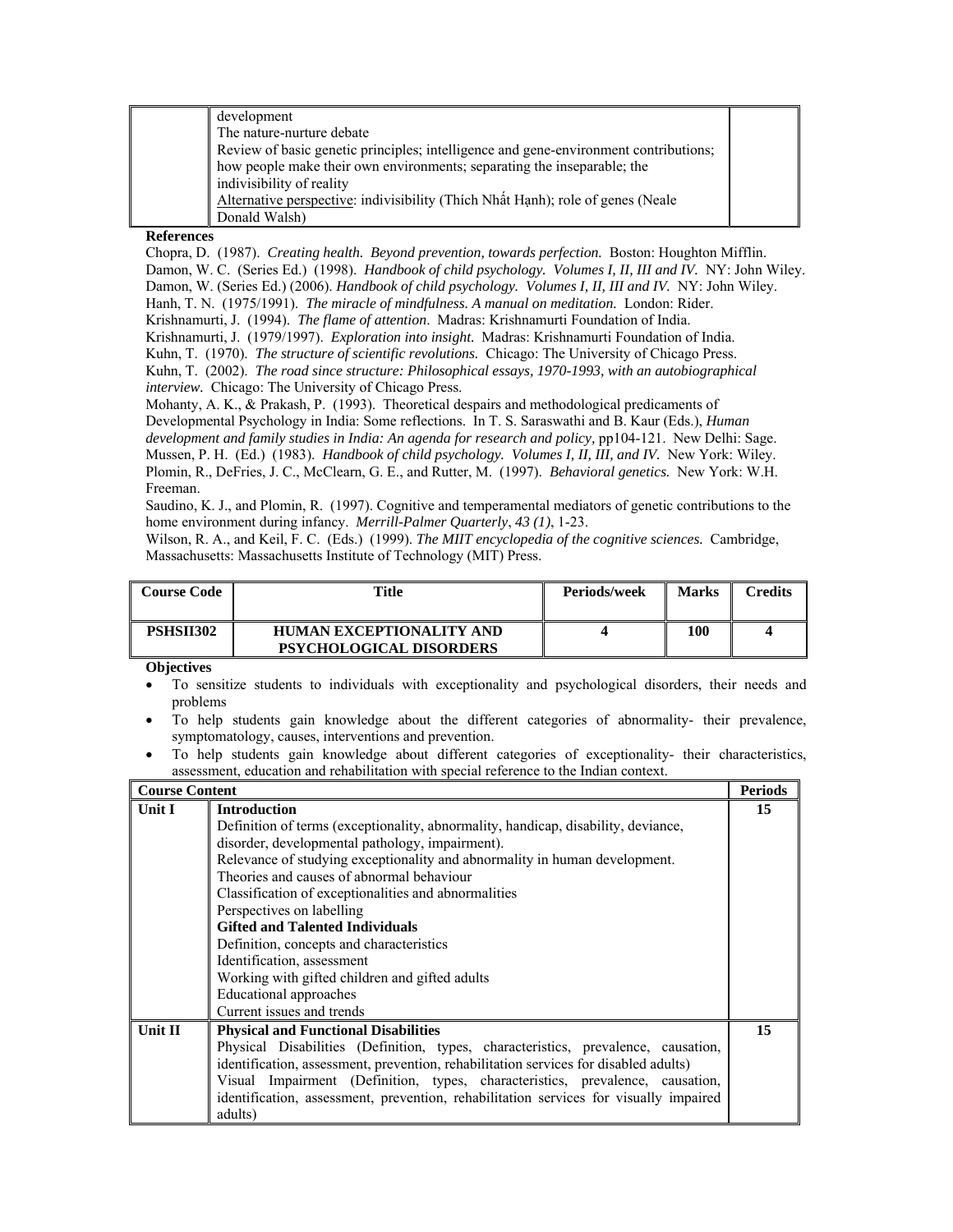|                | Hearing impairment (Definition, types, characteristics, prevalence, causation,<br>identification, assessment, prevention, rehabilitation services for hearing impaired<br>adults) and Multiple Disabilities                                                                                                                                                                                                                                                                                                                                                                                                                                                                             |    |
|----------------|-----------------------------------------------------------------------------------------------------------------------------------------------------------------------------------------------------------------------------------------------------------------------------------------------------------------------------------------------------------------------------------------------------------------------------------------------------------------------------------------------------------------------------------------------------------------------------------------------------------------------------------------------------------------------------------------|----|
| Unit III       | <b>Learning and Communication Disorders</b><br>Mental retardation (Definition and classification; prevalence, causation,<br>identification, assessment, prevention, rehabilitation into adulthood)<br>Learning disability (Definition, characteristics and types; prevalence, causation,<br>identification, assessment; prevention, legislation and services (e.g., medical,<br>psychological, and educational).<br>Communication disorders (Definitions of communication, language and speech;<br>Definition and types of communication disorders; prevalence, causation,<br>identification, assessment; prevention, working with children and adults with<br>communication disorders) | 15 |
| <b>Unit IV</b> | <b>Development Disorders</b><br>Autism (Definition and characteristics; prevalence, causation, identification,<br>assessment, treatment, prevention, rehabilitation into adulthood)<br>Schizophrenia definition and features; psychiatric symptoms; prevalence, causation;<br>theories; treatment, prevention, rehabilitation)                                                                                                                                                                                                                                                                                                                                                          | 15 |

Diagnostic and Statistical Manual of Mental Disorders (1994). (4<sup>th</sup> ed). New Delhi: Jaypee Brothers.

Heward, W.L. (1996) *Exceptional Children : An Introduction to Special Education (5th ed)*. New Jersey: Prentice- Hall.

Heward, W. L., and Orlansky, M. .D. (1992). *Exceptional children*. Columbus: Merill Publishing Co.

Hardman, M. L., Drew, C. J., and Egan, M. W. (1999). *Human exceptionality*. Boston: Allyn & Bacon.

Mash, E.J. and Wolfe,D.A. (1999) *Abnormal Child Psychology*. California. Wadsworth.

Pirto, J. (1999). *Talented children and adults. Their development and education*. New Jersey: Merrill.

Sharma, U. (1996). *Child development in India*. Jaipur: Printwell.

Singh, D. (1995). *Issues, policies and programs for child development in India*. Delhi: Kanishka Publishing and Distributors.

Yesseldyke, J. E., and Algozine, B. C. (1998). *Special education: A practice approach for teachers.* New Delhi: Kanishka Pub.

| <b>Course Code</b> | <b>Title</b>                   | <b>Periods/week</b> | <b>Marks</b> | Credits |
|--------------------|--------------------------------|---------------------|--------------|---------|
| PSHSII303          | <b>ADVANCED FAMILY STUDIES</b> |                     | 100          |         |

# **Objectives**

• To introduce the student to the key theories in family studies.

<sup>•</sup> To have students reflect on and examine key issues in research in family studies with a special focus on changing notions of family normality and models of family functioning

| <b>Course Content</b> |                                                                                      | <b>Periods</b> |
|-----------------------|--------------------------------------------------------------------------------------|----------------|
| Unit I                | <b>Overview of Family Theories - Part I</b>                                          | 15             |
|                       | Existing family theories, their assumptions, values, propositions, and applications. |                |
|                       | Structural/Functionalism Theory                                                      |                |
|                       | Developmental Theory                                                                 |                |
|                       | Social Exchange Theory                                                               |                |
|                       | Symbolic Interaction Theory                                                          |                |
|                       | <b>Conflict Theory</b>                                                               |                |
|                       | <b>Stress Theory</b>                                                                 |                |
| Unit II               | <b>Overview of Family Theories - Part II; and Family Processes</b>                   | 15             |
|                       | Existing family theories, their assumptions, values, propositions, and applications. |                |
|                       | Family Systems Theory                                                                |                |
|                       | Feminist Family Theory                                                               |                |
|                       | Biosocial Theory                                                                     |                |
|                       | Changing families in a changing world: Reconstructing family normality               |                |
|                       | <b>Models of Family Functioning: Family Function and Dysfunction</b>                 |                |
|                       | Clinical views of family normality, health and dysfunction: Change in perspective    |                |
|                       | from deficits to strengths                                                           |                |
|                       | Olson Circumplex Model: Cohesion, adaptability and communication                     |                |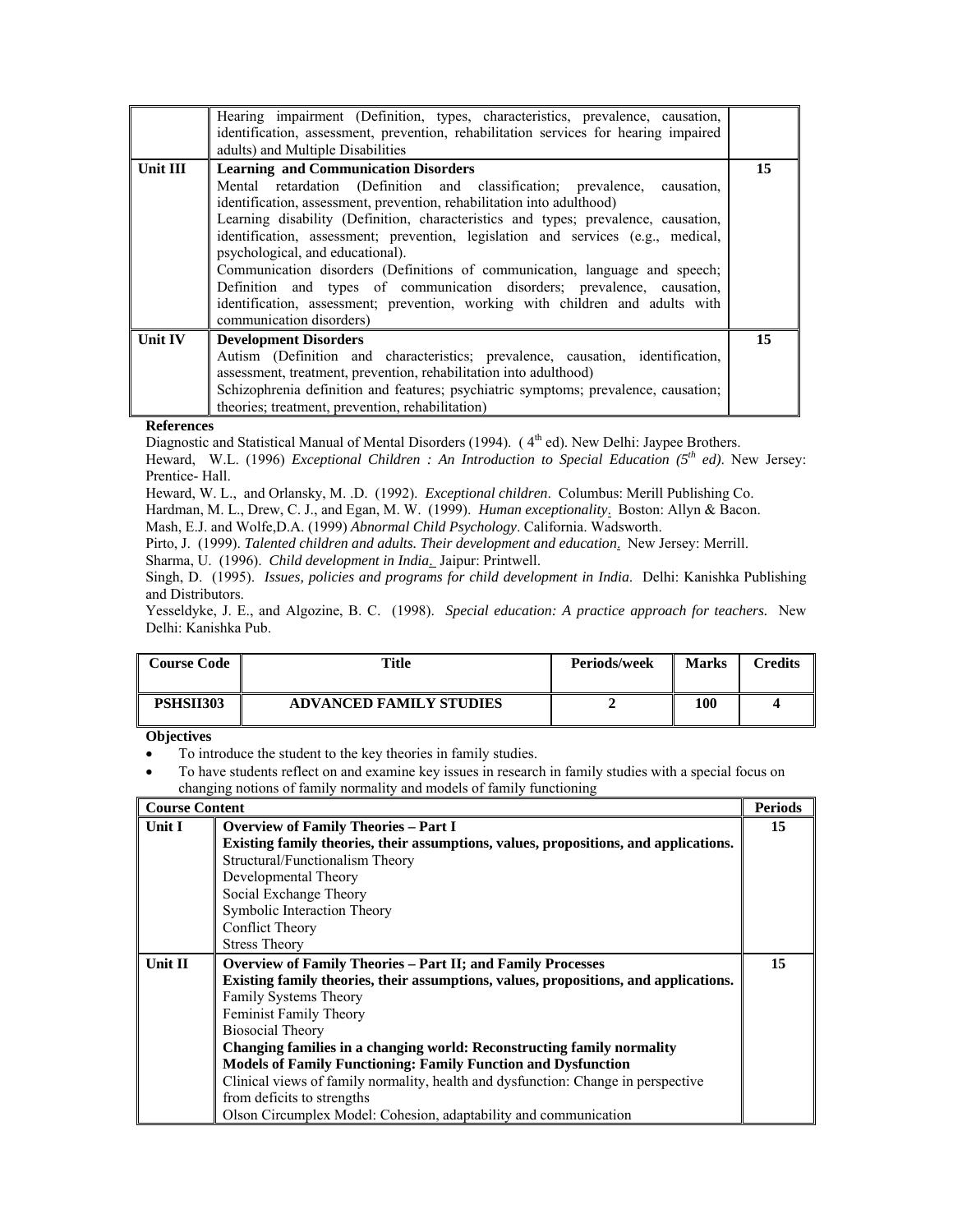| Beavers-Timberlawn Model of Family Competence                   |  |
|-----------------------------------------------------------------|--|
| <b>If</b> Family resilience: Strengths forged through adversity |  |

Broderick, C. B. (1993). *Understanding family process: Basics of family systems theory.* Sage.

Ingoldsby, B. B., Smith, S., and Miller, J. E. (2004). *Exploring family theories.* Roxbury.

Roy, P. K. (2003). *Family diversity in India. Patterns, practices and ethos.* Gyan.

Saraswathi, T.S., and Kaur, B. (Eds.) (1993) *Human development and family studies in India: An agenda for research and policy.* Vedams*.* 

Steel, L., and Kidd, W. (2001). *The family*. England: McMillan

Turner, L. H., and West, R. (2002). *The family communication sourcebook.* Sage.

Walsh, F. (Ed.) (2002). Normal *family processes. Growing diversity and complexity.* New York: Guilford. White, J. M., and Klein, D. M. (2007). *Family theories.* Sage.

| <b>Course Code</b> | Title                                                                                      | Periods/week | <b>Marks</b> | Credits |
|--------------------|--------------------------------------------------------------------------------------------|--------------|--------------|---------|
| PSHSIIP301         | SUPERVISION AND ADMINISTRATION IN<br><b>HUMAN DEVELOPMENT AGENCIES:</b><br><b>PLANNING</b> |              | 50           |         |

# **Objectives**

To support students in learning administration and supervision skills through:

- Planning input sessions for student teachers.
- Facilitating student teachers in planning developmentally-appropriate educational and recreational activities for varied groups of children (in formal and non-formal educational settings).
- Facilitating student teachers in planning developmentally-appropriate workshops for varied groups of children (in formal and non-formal educational settings).

| <b>Course Content</b> |                                                                                    | <b>Periods</b> |
|-----------------------|------------------------------------------------------------------------------------|----------------|
| Unit I                | Plan input sessions for student teachers.                                          | 15             |
|                       | Support student teachers to plan developmentally appropriate lessons/ recreational |                |
|                       | activities/workshops for underprivileged children in Non-Governmental              |                |
|                       | Organizations.                                                                     |                |
|                       | Support student teachers to plan developmentally appropriate lessons, recreational |                |
|                       | activities and workshops for preschool children.                                   |                |
|                       | Support student teachers to plan developmentally appropriate lessons/ recreational |                |
|                       | activities/workshops for primary and secondary school children.                    |                |

| <b>Course Code</b> | Title                                                                                                       | Lectures/week    Marks |     | <b>Credits</b> |
|--------------------|-------------------------------------------------------------------------------------------------------------|------------------------|-----|----------------|
| PSHSIIP302         | SUPERVISION AND ADMINISTRATION IN<br><b>HUMAN DEVELOPMENT AGENCIES:</b><br><b>CONDUCTING AND EVALUATING</b> |                        | 100 |                |

# **Objectives**

To support students in learning administration and supervision skills through:

- Conducting and evaluating input sessions for student teachers.
- Facilitating student teachers in conducting and evaluating developmentally-appropriate educational and recreational activities for varied groups of children (in formal and non-formal educational settings).
- Facilitating student teachers in conducting and evaluating developmentally-appropriate workshops for varied groups of children (in formal and non-formal educational settings).

| <b>Course Content</b> |                                                                              | <b>Periods</b> |
|-----------------------|------------------------------------------------------------------------------|----------------|
| Unit I                | Conduct and evaluate input sessions for student teachers.                    | 15             |
|                       | Support student teachers to conduct and evaluate developmentally appropriate |                |
|                       | educational and recreational activities for underprivileged children in Non- |                |
|                       | Governmental Organisations.                                                  |                |
|                       | Support student teachers to conduct and evaluate developmentally appropriate |                |
|                       | educational and recreational activities for preschool children.              |                |
|                       | Support student teachers to conduct and evaluate developmentally appropriate |                |
|                       | educational and recreational activities for primary and secondary school     |                |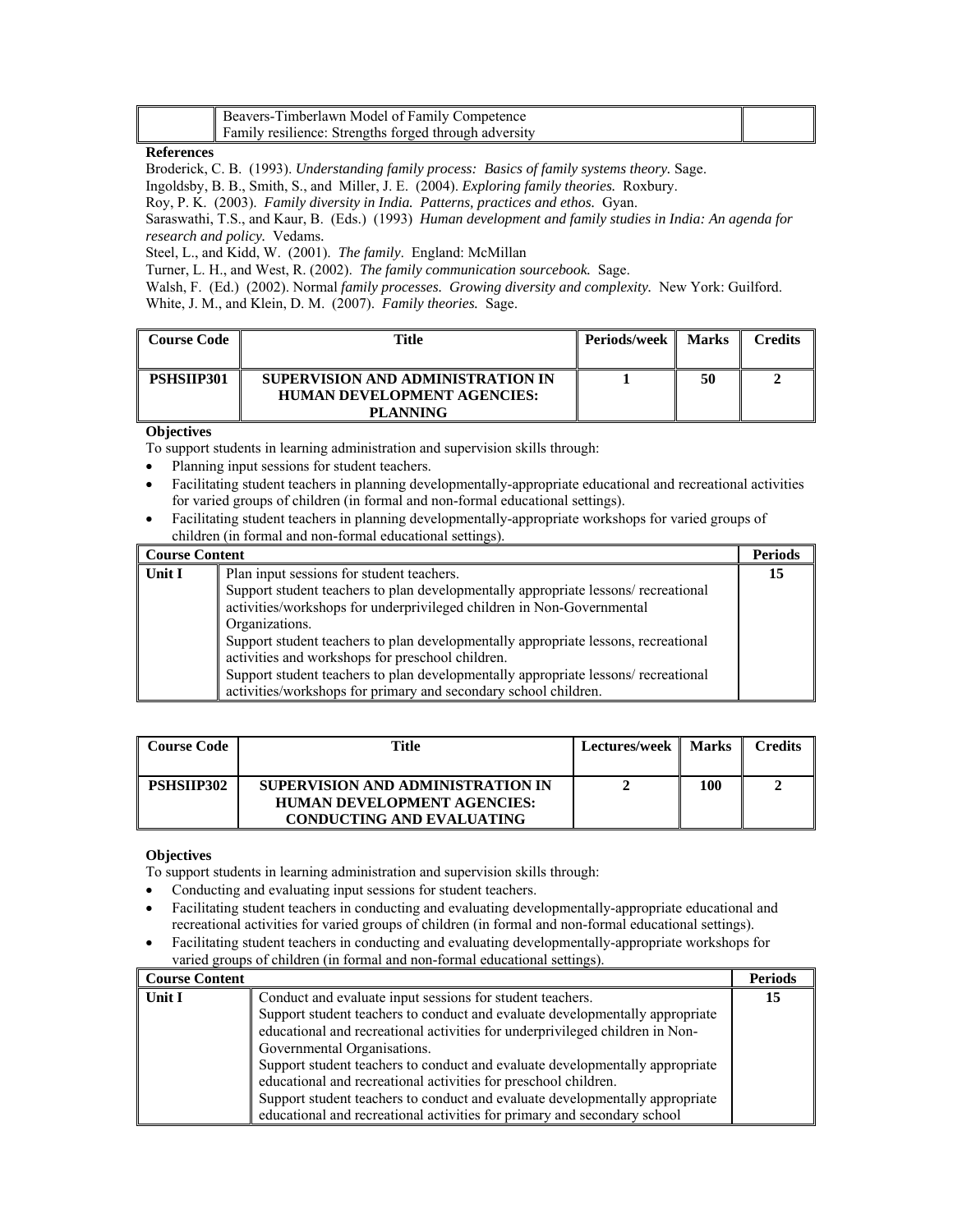|            | children.                                                                                                                                                                                                                                                                                                                                                                                                                    |    |
|------------|------------------------------------------------------------------------------------------------------------------------------------------------------------------------------------------------------------------------------------------------------------------------------------------------------------------------------------------------------------------------------------------------------------------------------|----|
| Unit $\Pi$ | Support student teachers to conduct and evaluate developmentally appropriate<br>workshop(s) for underprivileged children in Non-Governmental Organisations.<br>Support student teachers to conduct and evaluate developmentally appropriate<br>workshop(s) for preschool children.<br>Support student teachers to conduct and evaluate developmentally appropriate<br>workshop(s) for primary and secondary school children. | 15 |

| <b>Course Code</b> | Title               | Periods/week | <b>Marks</b> | <b>Credits</b> |
|--------------------|---------------------|--------------|--------------|----------------|
| <b>PSHSIIP303</b>  | <b>DISSERTATION</b> | 10           | 150          |                |

- To provide students with an opportunity to conduct independent research in their specialization (i.e., Foods, Nutrition and Dietetics; Human Development; and, Textile and Fashion Technology) under supervision.
- To encourage students to work in conjunction with relevant industries, institutes, hospitals, schools, etc.
- To assist students in developing general research skills as well as research skills specific to their specialization.
- To encourage students to adopt best practices in research.
- To facilitate students in accomplishing the beginning steps of the research process, formulate and defend a research proposal, begin data collection, and write the first two chapters of the dissertation (*Introduction and Review of Literature*; *Method*).

| <b>Course Content</b> |                                                                                                                                                                                                                                                                                                                                                                                                                                                                                                                                                                                                                                                                                                                                                                                                                                                                                                                                                                                             |
|-----------------------|---------------------------------------------------------------------------------------------------------------------------------------------------------------------------------------------------------------------------------------------------------------------------------------------------------------------------------------------------------------------------------------------------------------------------------------------------------------------------------------------------------------------------------------------------------------------------------------------------------------------------------------------------------------------------------------------------------------------------------------------------------------------------------------------------------------------------------------------------------------------------------------------------------------------------------------------------------------------------------------------|
| <b>UNIT I</b>         | A. Beginning Steps of the Research Process: I<br>Contacting and communicating with experts (locally, nationally, and internationally)<br>initially and periodically throughout the research process; reading relevant literature<br>(e.g., scientific journals, dissertations, theses, books, literature on the Net); selecting<br>appropriate topics in one's specialization; prioritizing these topics; checking topics for<br>feasibility.<br><b>B. Beginning Steps of the Research Process: II</b><br>Identifying possible focus areas with regard to one topic; specifying one such focus area<br>(using relevant reading and communication with experts); writing research objectives/<br>questions/ hypotheses; conducting a thorough literature review; presenting a clear and<br>convincing argument in support of the study; writing the first chapter of the dissertation,<br>namely, the Introduction and Review of Literature, with due acknowledgement of<br>source of ideas. |
| UNIT II               | <b>A. Proposing Methods</b><br>Specifying variables; defining variables (citing relevant literature); selecting an<br>appropriate research design; making decisions related to sampling; selecting and/or<br>constructing tools, pilot-testing tools; making a plan of analysis; writing the second<br>chapter of the dissertation, namely, the <i>Method</i> , with due acknowledgement of source of<br>ideas; orally defending a research proposal; integrating feedback.<br><b>B. Beginning Data Collection:</b> Obtaining consent from participants and relevant<br>agencies/authorities; starting data collection; integrating changes if any; scheduling<br>remaining data collection; starting data entry; revising the first two chapters of the<br>dissertation.                                                                                                                                                                                                                   |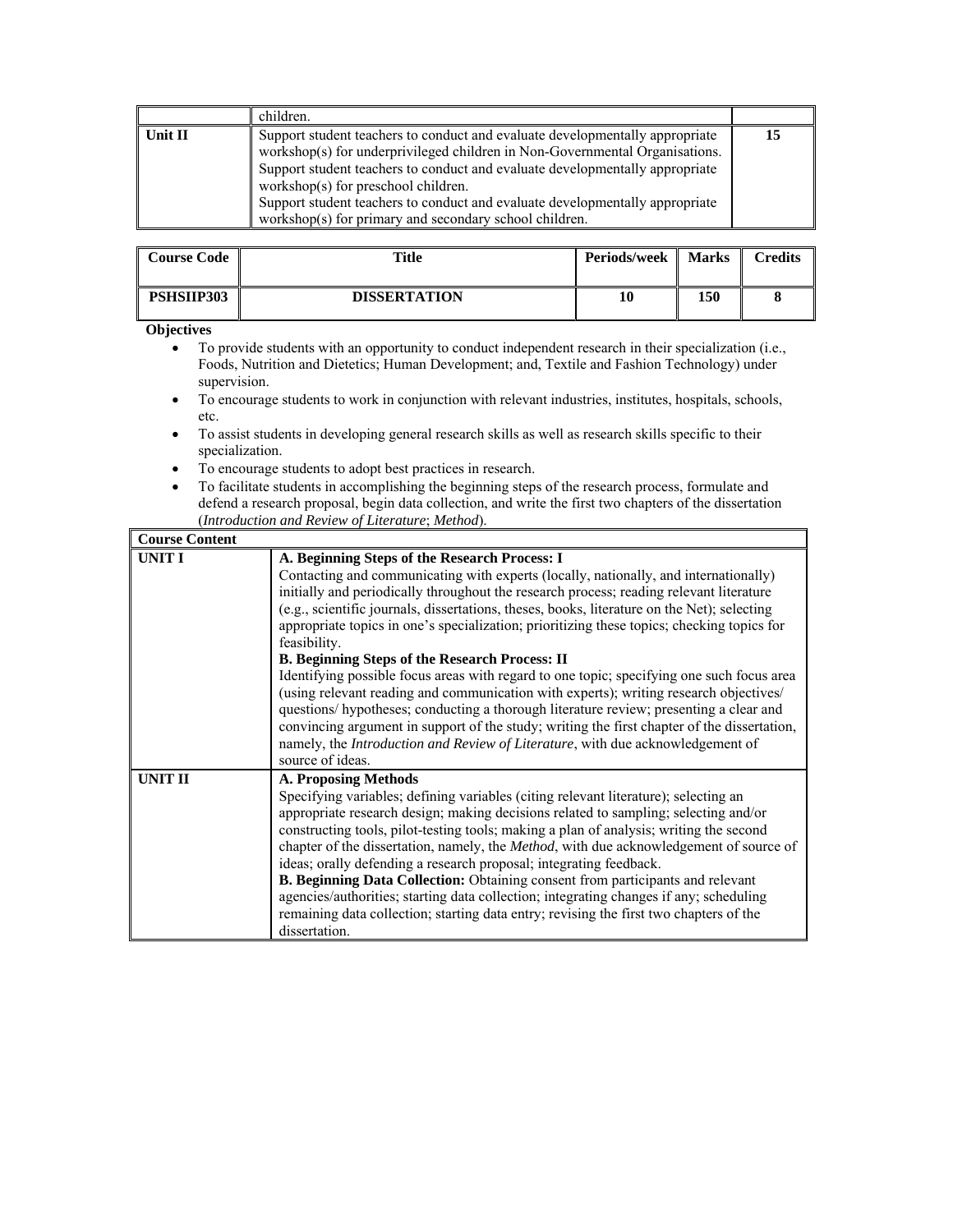# **M.Sc. (Home Science) SEMESTER IV BRANCH II: HUMAN DEVELOPMENT**

| <b>Course</b><br>Code | <b>Subject</b>                                                                                   | <b>Internal</b><br><b>Marks</b> | <b>Semester End</b><br><b>Examination</b> | <b>Total</b><br><b>Marks</b> | Periods/<br>Week | <b>Credits</b> |
|-----------------------|--------------------------------------------------------------------------------------------------|---------------------------------|-------------------------------------------|------------------------------|------------------|----------------|
| PSHSII401             | Advances in Research in Human<br>Development                                                     | 40                              | 60                                        | 100                          | $\overline{4}$   | 4              |
| PSHSII402             | Human Exceptionality and<br>Psychological Disorders                                              | 40                              | 60                                        | 100                          | 4                | 4              |
| PSHSII403             | <b>Advanced Family Studies</b>                                                                   | 40                              | 60                                        | 100                          | $\mathfrak{D}$   | 4              |
| PSHSIIP401            | Supervision and Administration<br>in Human Development<br><b>Agencies: Planning</b>              |                                 | 50                                        | 50                           | 1                | $\mathfrak{D}$ |
| PSHSIIP402            | Supervision and Administration<br>in Human Development<br>Agencies: Conducting and<br>Evaluating |                                 | 100                                       | 100                          | 2                | 2              |
| PSHSIIP403            | Dissertation                                                                                     | 100                             | 50                                        | 150                          | 10               | 8              |
|                       | <b>TOTAL</b>                                                                                     |                                 |                                           | 600                          | 22.              | 24             |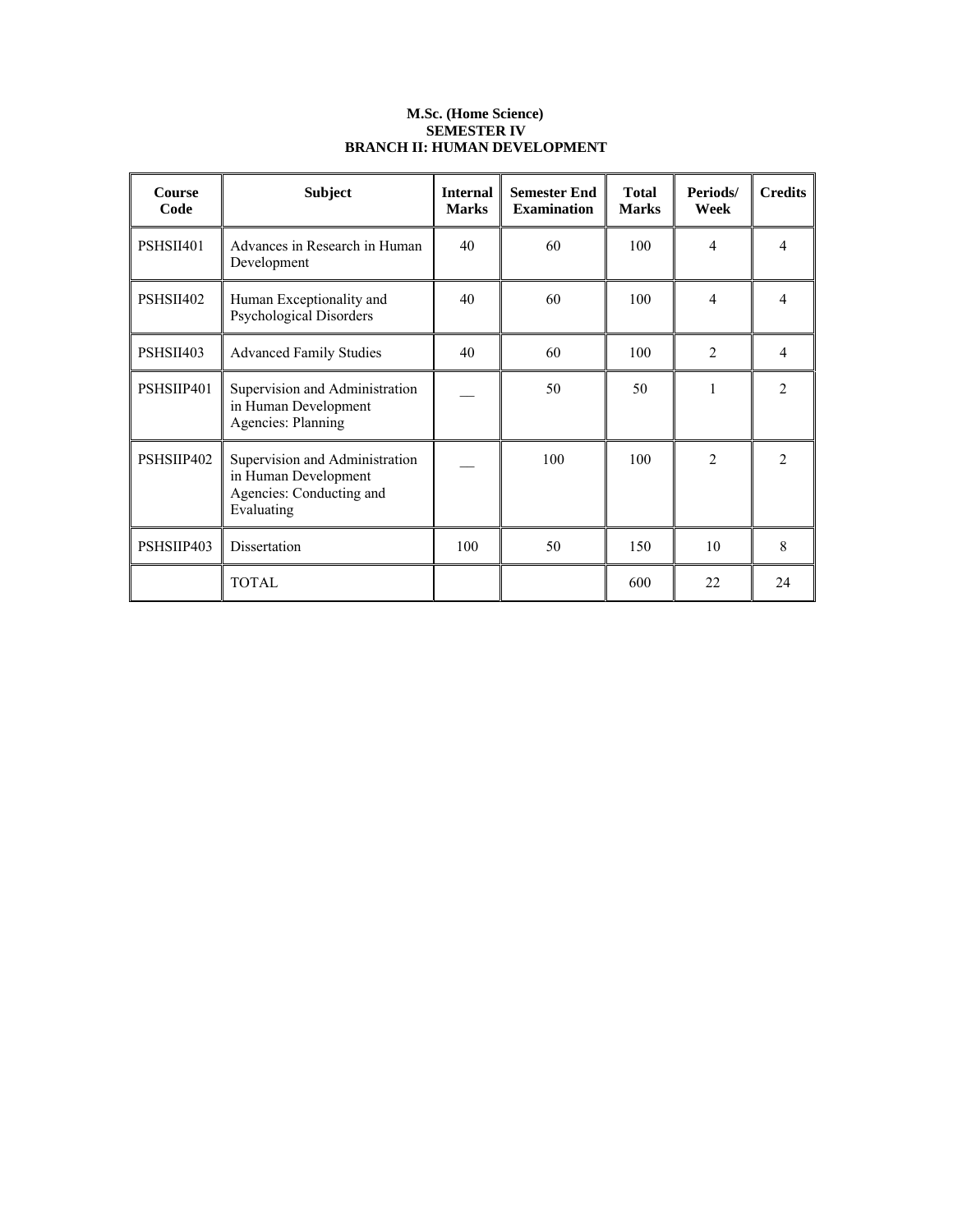| <b>Course Code</b> | Title                                               | Periods/week | <b>Marks</b> | Credits |
|--------------------|-----------------------------------------------------|--------------|--------------|---------|
| PSHSII401          | ADVANCES IN RESEARCH IN HUMAN<br><b>DEVELOPMENT</b> |              | 100          |         |

- To expand the vision we hold of human development and the systems within which it occurs.
- To create insights about human existence, both what is and what can be. Thus, to reflect on life as fashioned currently and explore alternatives.
- To facilitate an understanding of the following:
	- − the different aspects of human development that receive scholarly attention;
	- − the extent to which they are studied using a developmental framework;
	- − theoretical, methodological and substantive changes in conceptualizations over the years/recently;
	- − the inter-relationships between theoretical, methodological and substantive content and issues; and,
	- − the changes in explanations of human development over the years.
- To examine alternative explanations of human development (e.g., by philosophers, theologians, religion, spirituality).
- To reflect on the writings of exemplary researchers/scholars.
- To hone scientific reading, analytical, and writing skills.

| <b>Course Content</b> |                                                                                    | <b>Periods</b> |
|-----------------------|------------------------------------------------------------------------------------|----------------|
| Unit I                | <b>Cognitive Development and Language Development</b>                              | 15             |
|                       | Cognitive Development: Academic perspective                                        |                |
|                       | Perspectives in the study of cognition and cognitive development, with a special   |                |
|                       | focus on current perspectives (multiple intelligences, bioecological model of      |                |
|                       | cognitive development, practical versus academic intelligences); mental abilities  |                |
|                       | and cognitive styles; issues in the study of cognitive development/intelligence    |                |
|                       | (metacognition, learning styles)                                                   |                |
|                       | Alternative perspective                                                            |                |
|                       | Language Development: Academic perspective                                         |                |
|                       | Current perspectives in the study of language development                          |                |
|                       | Advancements in the study of bilingualism/multilingualism                          |                |
|                       | Alternative perspective                                                            |                |
| Unit II               | <b>Emotional Development and Attachment</b>                                        | 15             |
|                       | Emotional Development: Academic perspective                                        |                |
|                       | History of the study of emotions; methodological and theoretical advancements in   |                |
|                       | the study of emotions; the development of emotional competence; inter-             |                |
|                       | relationships between emotional, social, cognitive and language developments       |                |
|                       | <b>Emotional Development: Alternative perspective</b>                              |                |
|                       | What constitutes emotional well-being, process of creating emotional well-being,   |                |
|                       | inter-relationships between emotional, language and cognitive developments         |                |
|                       | Attachment: Academic perspective                                                   |                |
|                       | Definition; theoretical contributions of John Bowlby; the Strange Situation        |                |
|                       | Paradigm and Secure/Insecure Infants; recent advances related to the Strange       |                |
|                       | Situation Paradigm with special emphasis on facultative adaptations; issues        |                |
|                       | related to narrow versus broad views of the scope of attachment; issues related to |                |
|                       | the durability versus plasticity of attachment classifications                     |                |
|                       | Attachment: Alternative perspective                                                |                |
|                       | Conceptualization of attachment in spiritual literature (e.g., The Bhagwad Gita)   |                |
| Unit III              | <b>Personality, Self-Conceptions, and Gender-Typing</b>                            | 15             |
|                       | Personality Development: Academic perspective                                      |                |
|                       | What is personality; tenability of personality; personality versus dynamism; the   |                |
|                       | issue of continuity versus discontinuity in personality development                |                |
|                       | Alternative perspective: Tenability of personality                                 |                |
|                       | Self-Conceptions: Academic perspective: S. Harter                                  |                |
|                       | Development of the self-system versus self-representations; contributions of       |                |
|                       | William James; the looking glass self and Cooly                                    |                |
|                       | Alternative perspective: Notions of self vs. Self in the spiritual literature      |                |
|                       | Gender-Typing                                                                      |                |
|                       | Changes in conceptualization and current perspectives                              |                |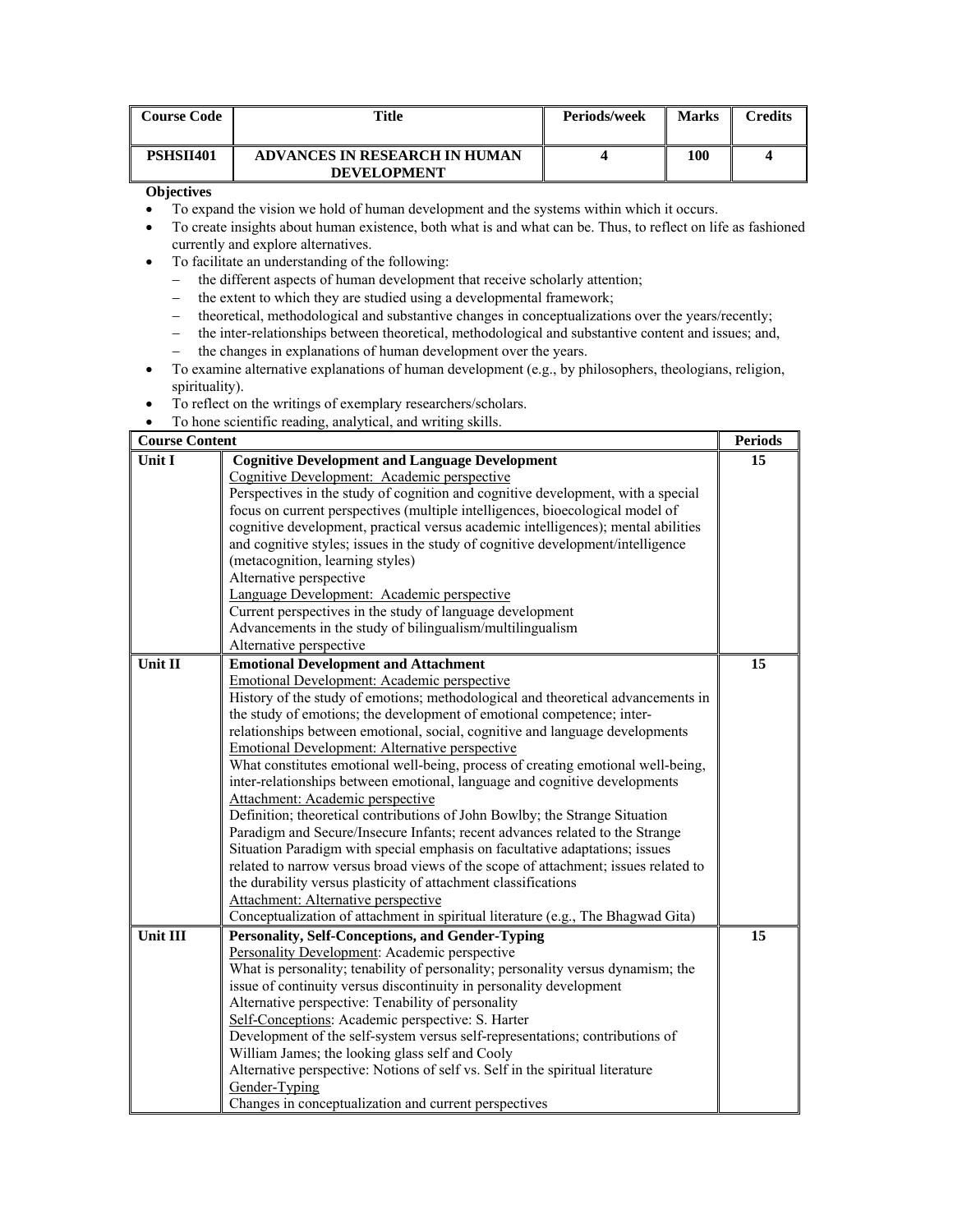| <b>Unit IV</b> | <b>Other Topics</b>                                                         | 15 |
|----------------|-----------------------------------------------------------------------------|----|
|                | <b>Physical Development and Motor Development</b>                           |    |
|                | Issues in physical development and motor development: Academic perspective  |    |
|                | Evolutionary theory and human development; the evolution of human childhood |    |
|                | Advances in the study of motor development                                  |    |
|                | Alternative perspective: Deceleration                                       |    |
|                | Socialization                                                               |    |
|                | Changes in conceptualization and current perspectives                       |    |
|                | Role of Religion/Spiritual Development                                      |    |
|                | Advancements in the study of religion/spiritual development in psychology   |    |

Chopra, D. (1987). *Creating health. Beyond prevention, towards perfection.* Boston: Houghton Mifflin. Damon, W. C. (Series Ed.) (1998). *Handbook of child psychology. Volumes I, II, III and IV.* NY: John Wiley. Damon, W. (Series Ed.) (2006). *Handbook of child psychology. Volumes I, II, III and IV.* NY: John Wiley. Hanh, T. N. (1975/1991). *The miracle of mindfulness. A manual on meditation.* London: Rider. Krishnamurti, J. (1994). *The flame of attention*. Madras: Krishnamurti Foundation of India. Krishnamurti, J. (1979/1997). *Exploration into insight.* Madras: Krishnamurti Foundation of India. Kuhn, T. (1970). *The structure of scientific revolutions.* Chicago: The University of Chicago Press. Kuhn, T. (2002). *The road since structure: Philosophical essays, 1970-1993, with an autobiographical interview.* Chicago: The University of Chicago Press.

Mohanty, A. K., and Prakash, P. (1993). *Theoretical despairs and methodological predicaments of Developmental Psychology in India: Some reflections*. In T. S. Saraswathi & B. Kaur (Eds.), *Human development and family studies in India: An agenda for research and policy,* pp104-121. New Delhi: Sage. Mussen, P. H. (Ed.) (1983). *Handbook of child psychology. Volumes I, II, III, and IV.* New York: Wiley. Plomin, R., DeFries, J. C., McClearn, G. E., and Rutter, M. (1997). *Behavioral genetics.* New York: W.H. Freeman.

Saudino, K. J., and Plomin, R. (1997). Cognitive and temperamental mediators of genetic contributions to the home environment during infancy. *Merrill-Palmer Quarterly*, *43 (1)*, 1-23.

Wilson, R. A., and Keil, F. C. (Eds.) (1999). *The MIIT encyclopedia of the cognitive sciences.* Cambridge, Massachusetts: Massachusetts Institute of Technology (MIT) Press.

| Course Code | Title                                                             | Periods/week | <b>Marks</b> | Credits |
|-------------|-------------------------------------------------------------------|--------------|--------------|---------|
| PSHSII402   | <b>HUMAN EXCEPTIONALITY AND</b><br><b>PSYCHOLOGICAL DISORDERS</b> |              | 100          |         |

- To help students gain knowledge about the different categories of abnormality, their prevalence, symptomatology, causes, interventions and prevention.
- To familiarize students with the services available in the community for individuals with exceptionality and psychological disorders.
- To make students aware of the need to forge parent -teacher partnerships while working with children with an exceptionality/ abnormality

| <b>Course Content</b> |                                                                                                                                                                                                                                                                                                                      | <b>Periods</b> |
|-----------------------|----------------------------------------------------------------------------------------------------------------------------------------------------------------------------------------------------------------------------------------------------------------------------------------------------------------------|----------------|
| <b>Unit I</b>         | <b>Behavioural disorders</b>                                                                                                                                                                                                                                                                                         | 15             |
|                       | Attention Deficit Hyperactivity Disorder (DSM-IV defining characteristics,<br>prevalence, causation; impact of family, peers, school, society; treatment,<br>prevention)                                                                                                                                             |                |
|                       | Conduct Problems (DSM-IV defining characteristics, prevalence, causation;                                                                                                                                                                                                                                            |                |
|                       | impact of family, peers , school, society; treatment, prevention)                                                                                                                                                                                                                                                    |                |
| <b>Unit II</b>        | <b>Emotional Disorders</b>                                                                                                                                                                                                                                                                                           | 15             |
|                       | Separation Anxiety (DSM-IV defining characteristics, age of onset, prevalence,<br>causation; developmental course, symptomatology; treatment, prevention)<br>School Reluctance and Phobia (DSM-IV defining characteristics, age of onset,<br>prevalence, causation; developmental course, symptomatology; treatment, |                |
|                       | prevention)<br>Obsessive-Compulsive Disorder (DSM-IV defining characteristics, age of onset,                                                                                                                                                                                                                         |                |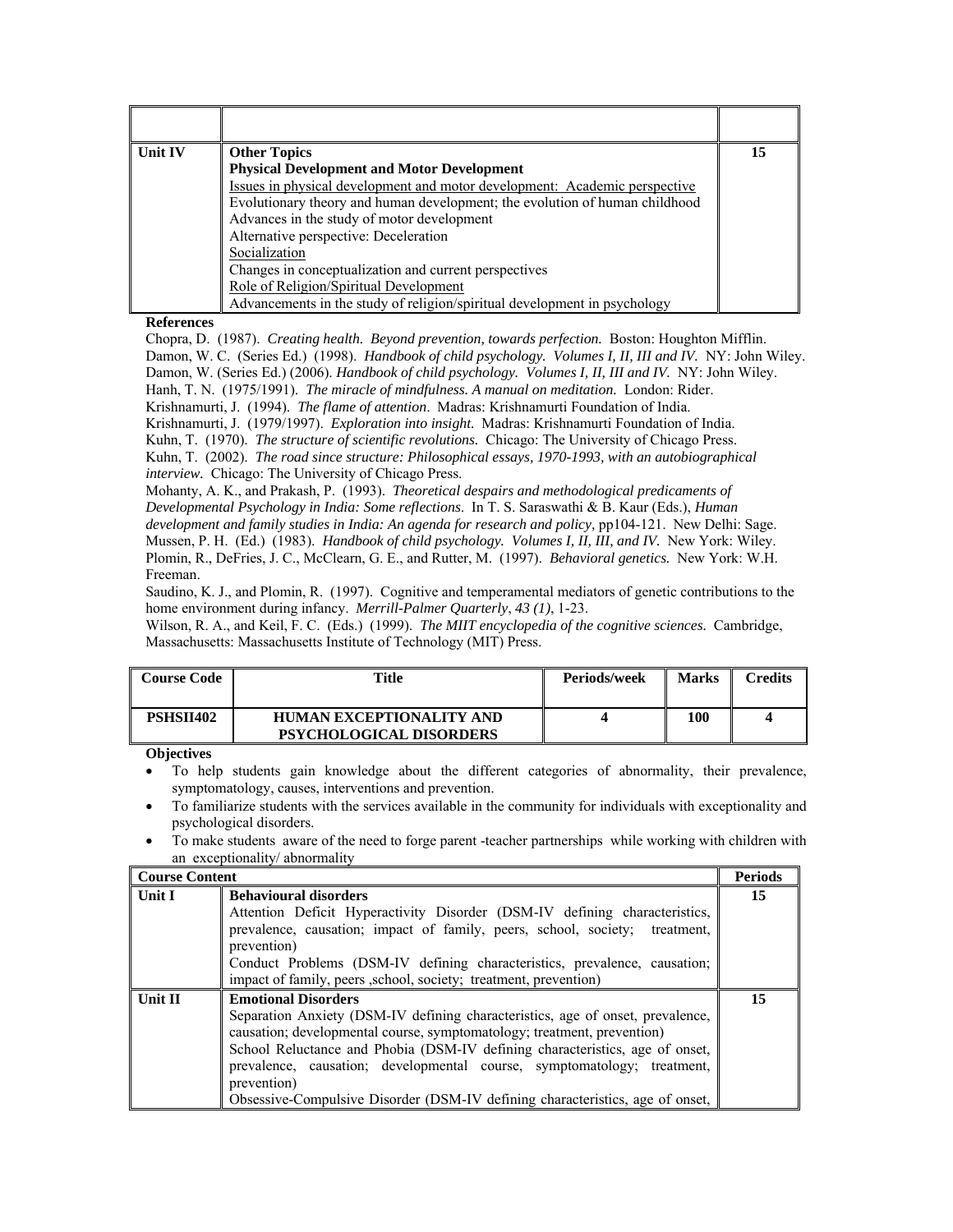|                | prevalence, causation; developmental course, symptomatology; treatment,<br>prevention)<br>Depression (DSM-IV defining characteristics, age of onset, prevalence,<br>causation; developmental course, symptomatology; theories; significance of<br>depression in young people, adults with depression, treatment, prevention)                                                                                                                                                                                                                                                                                                                                                        |    |
|----------------|-------------------------------------------------------------------------------------------------------------------------------------------------------------------------------------------------------------------------------------------------------------------------------------------------------------------------------------------------------------------------------------------------------------------------------------------------------------------------------------------------------------------------------------------------------------------------------------------------------------------------------------------------------------------------------------|----|
| Unit III       | <b>Health - Related Disorders</b><br>Elimination Disorders - Enuresis and Encopresis (Definitions, characteristics,<br>prevalence, causes, treatment, prevention)<br>Eating Disorders – Pica; Rumination; Anorexia; Bulimia; Obesity (Definitions,<br>characteristics, prevalence, causes, treatment, prevention<br>Child Abuse and Neglect (Definition and types, prevalence, causes, consequences<br>on psychopathology and adult outcomes, causes, prevention and intervention)<br>Chronic and Terminal Illness – Diabetes, Asthma, AIDS and Cancer<br>(Characteristics, prevalence, impact, prevention; intervention, hospitalization and<br>care of the dying child and adult) | 15 |
| <b>UNIT IV</b> | Services, Working with Parents and families, Ethical practices<br>Services available in the Indian context for different exceptionalities and<br>abnormalities<br>Involving the community in advocacy and services for exceptional individuals.<br>The parent, teacher and community partnerships.<br>Guidelines for working with parents of exceptional children and those with<br>psychological disorders.<br>Facilitating transitions into adulthood<br>Ethical practices to be followed while working with individuals with<br>exceptionalities and abnormalities                                                                                                               | 15 |

Diagnostic and Statistical Manual of Mental Disorders (1994). (4<sup>th</sup> ed). New Delhi: Jaypee Brothers.

Heward, W.L. (1996) *Exceptional Children: An Introduction to Special Education* (5<sup>th</sup> ed). New Jersey: Prentice- Hall.

Heward, W. L., and Orlansky, M. .D. (1992). *Exceptional children*. Columbus: Merill Publishing Co.

Hardman, M. L., Drew, C. J., and Egan, M. W. (1999). *Human exceptionality*. Boston: Allyn & Bacon.

Mash, E.J. and Wolfe,D.A. (1999) *Abnormal Child Psychology*. California. Wadsworth.

Pirto, J. (1999). *Talented children and adults. Their development and education*. New Jersey: Merrill.

Sharma, U. (1996). *Child development in India*. Jaipur: Printwell.

Singh, D. (1995). *Issues, policies and programs for child development in India*. Delhi: Kanishka Publishing and Distributors.

Yesseldyke, J. E. and Algozine, B. C. (1998). *Special education: A practice approach for teachers.* New Delhi: Kanishka Pub.

| <b>Course Code</b> | Title                          | Periods/week | <b>Marks</b> | <b>Tredits</b> |
|--------------------|--------------------------------|--------------|--------------|----------------|
| PSHSII403          | <b>ADVANCED FAMILY STUDIES</b> |              | 100          |                |

- To have students reflect on and examine key issues in research in family studies with a special focus on marital dyad, and parent-child relationships.
- To study the current trends in family research.

| <b>Course Content</b> |                                                                        | <b>Periods</b> |
|-----------------------|------------------------------------------------------------------------|----------------|
| Unit I                | <b>Marital Dyad</b>                                                    | 15             |
|                       | <b>Measurement and Research on Marriages</b>                           |                |
|                       | Conceptualization: Research and theory on the quality and stability of |                |
|                       | marriage and marital satisfaction                                      |                |
|                       | Marital cohesion                                                       |                |
|                       | Communication and conflict in marriage                                 |                |
|                       | Marital sexuality                                                      |                |
|                       | Marital types                                                          |                |
|                       | Marital enrichment                                                     |                |
|                       | <b>The Process of Divorce</b>                                          |                |
|                       | Theory and research related to marital dissolution                     |                |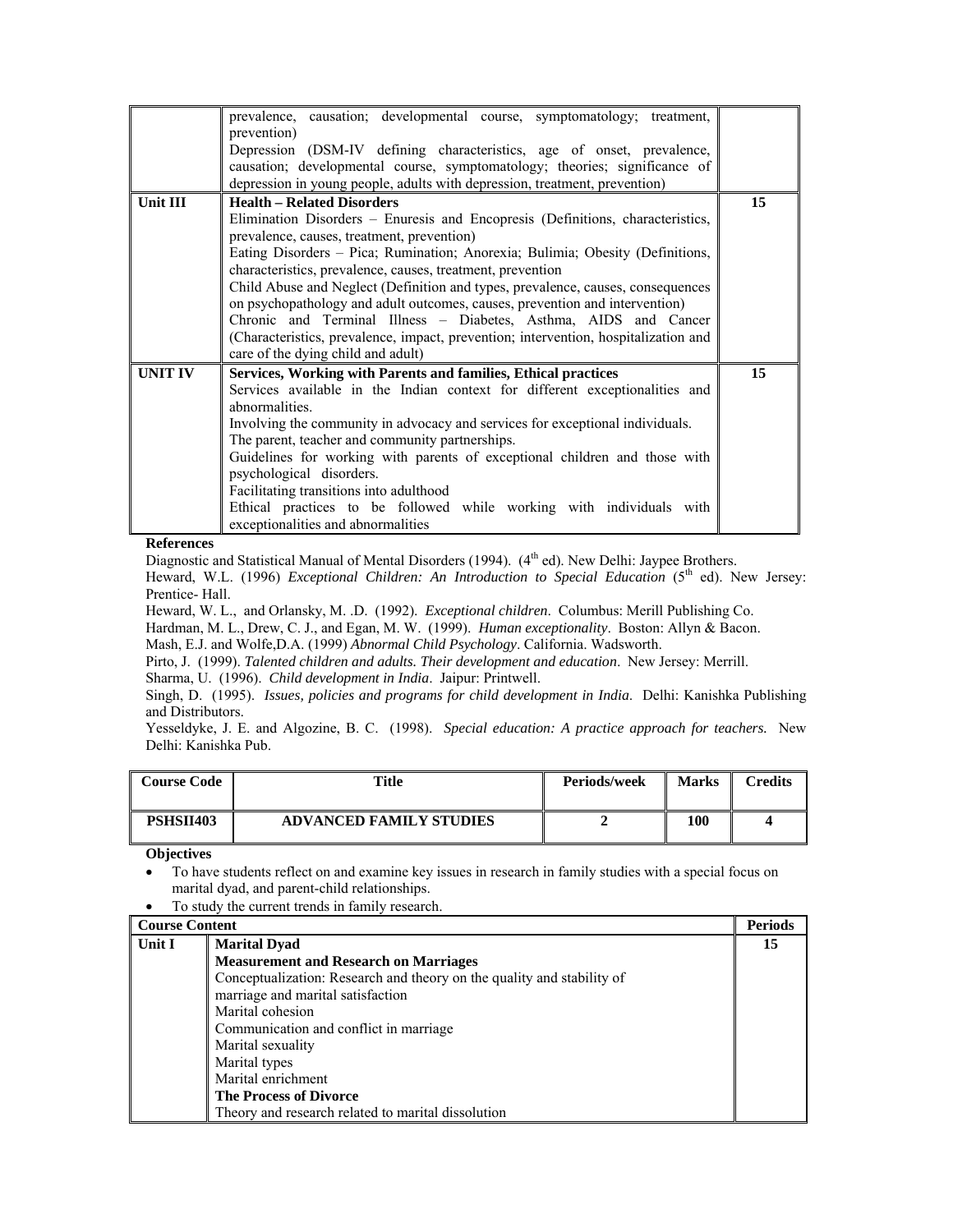|         | The impact of divorce on children and adults: Risk and resilience                                              |    |
|---------|----------------------------------------------------------------------------------------------------------------|----|
|         | <b>Current Trends</b>                                                                                          |    |
|         | The Politics of Reproduction and Fertility Control                                                             |    |
|         | The social construction of reproduction, including discourses and practices                                    |    |
|         | surrounding the body, pregnancy, birth, reproductive technology, and diseases. Ethical                         |    |
|         | issues and social policies affecting women.                                                                    |    |
|         | <b>Betrayal in Marital Relationships</b>                                                                       |    |
|         | Disclosed and undisclosed affairs in married couples                                                           |    |
|         | Interrelationships between jealousy, secrecy and intimacy                                                      |    |
| Unit II | <b>Parent-Child Relationships</b>                                                                              | 15 |
|         | <b>Conceptual Models</b>                                                                                       |    |
|         | Social mould perspectives: Parents as agents of socialization                                                  |    |
|         | Parenting styles and child outcomes                                                                            |    |
|         | Child effects and reciprocity/Children's agency and mutuality                                                  |    |
|         | Extradyadic and Systemic Models: The role of context                                                           |    |
|         | Socio-cultural contexts of child rearing                                                                       |    |
|         | <b>Research Trends</b>                                                                                         |    |
|         | Changing roles of fathers                                                                                      |    |
|         | Parent-child connectedness in adolescence: A super-protector against health and social<br>problems             |    |
|         | Parent-child relations in adulthood: Contexts, processes, and products of inter-<br>generational relationships |    |
|         | <b>Current Trends</b>                                                                                          |    |
|         | <b>Multicultural Families</b>                                                                                  |    |
|         | Advanced study of multicultural (racial, ethnic, social) families                                              |    |
|         | <b>Social Neuroscience</b>                                                                                     |    |
|         | Social Neuroscience: A new field of research focusing on the impact of relationships                           |    |
|         | and social systems on psychological health, physical health, and illness.                                      |    |
|         | Neurophysiological underpinnings of relationship-mind-body interconnections.                                   |    |

Heath, P. (2005). *Parent-child relations: History, theory, research, and c*ontext. Pearson Merrill Prentice Hall. Kuczynski, L. (2002). *Handbook of dynamics in parent-child relations.* Sage.

Roy, P. K. (2003). *Family diversity in India. Patterns, practices and ethos.* Gyan.

Saraswathi, T.S., and Kaur, B. (Eds.) (1993) *Human development and family studies in India: An agenda for research and policy.* Vedams*.* 

Steel, L., and Kidd, W. (2001). *The family*. England: McMillan

Sussman, M., Steinmetz, S. K., & Peterson, G. W. (1999). *Handbook of Marriage and the family*. New York: Plenum.

Turner, L. H., and West, R. (2002). *The family communication sourcebook.* Sage.

Wipfler, P. (2003). *Parenting by connection*. Palo Alto, CA: Parents Leadership Institute.

White, J. M., and Klein, D. M. (2007). *Family theories.* Sage.

Cacioppo, J. *Overview of Social Neuroscience research*.

http://psychology.uchicago.edu/people/faculty/cacioppo/index.shtml

| Course Code - | Title                                                                                      | <b>Periods/week</b> | <b>Marks</b> | Credits |
|---------------|--------------------------------------------------------------------------------------------|---------------------|--------------|---------|
| PSHSIIP401    | SUPERVISION AND ADMINISTRATION IN<br><b>HUMAN DEVELOPMENT AGENCIES:</b><br><b>PLANNING</b> |                     | 50           |         |

#### **Objectives**

To support students in learning administration and supervision skills through:

- Facilitating them in identifying varied Human Development (HD) agencies catering to the needs of various target groups.
- Planning relevant input sessions for student teachers (e.g., soft skills).
- Planning orientation visits to exemplary HD agencies for student teachers.
- Facilitating student teachers in planning developmentally-appropriate workshops and activities for varied target groups (e.g., the elderly in an Old Age Home, personnel at a company/organization).

| <b>Course Content</b> |                                                                     | Periods |
|-----------------------|---------------------------------------------------------------------|---------|
| Unit.                 | <b>Introduction to Best Practices In Human Resource Development</b> |         |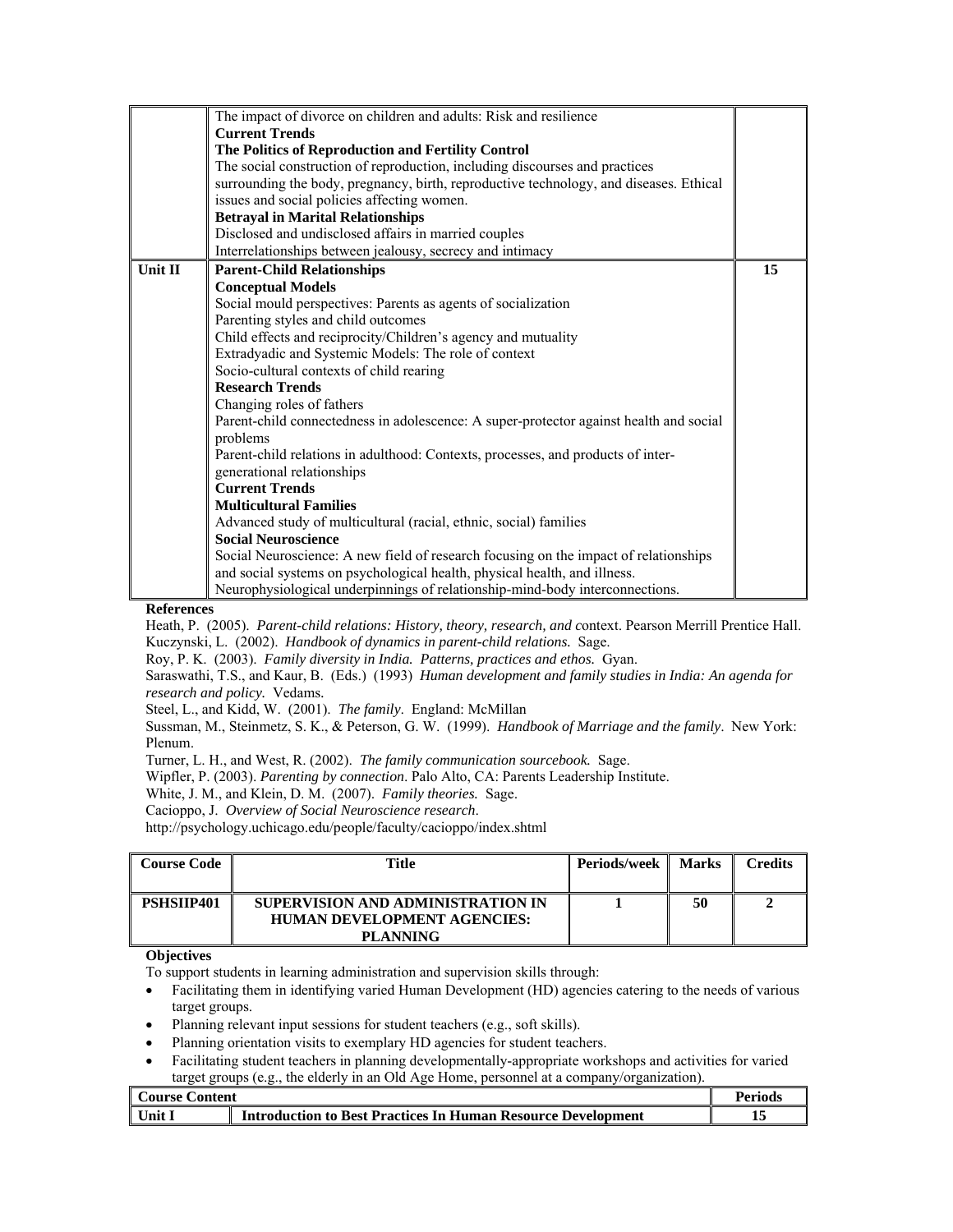| Planning input sessions (resource persons/experts working in the respective  |  |
|------------------------------------------------------------------------------|--|
| fields) on best practices in the area of Human Resource Development.         |  |
| Planning visits to various organizations with excellent utilization of Human |  |
| Resources.                                                                   |  |
| Workshops on Soft-Skills in Human Development Agencies                       |  |
| Planning workshops on Soft Skills (e.g.: Team building; Leadership;          |  |
| Time/Stress Management).                                                     |  |
| <b>Activities for Varied Target Groups In Diverse Human Development</b>      |  |
| <b>Agencies</b>                                                              |  |
| Planning activities for varied target groups in diverse Human Development    |  |
| agencies (e.g., old age homes).                                              |  |

| Course Code       | Title                                                                                                       | <b>Periods/week</b> | <b>Marks</b> | <b>Credits</b> |
|-------------------|-------------------------------------------------------------------------------------------------------------|---------------------|--------------|----------------|
| <b>PSHSIIP402</b> | SUPERVISION AND ADMINISTRATION IN<br><b>HUMAN DEVELOPMENT AGENCIES:</b><br><b>CONDUCTING AND EVALUATING</b> |                     | 100          |                |

To support students in learning administration and supervision skills through:

- Conducting and evaluating relevant input sessions for student teachers (e.g., soft skills).
- Conducting and evaluating orientation visits to exemplary HD agencies for student teachers.
- Facilitating student teachers in conducting and evaluating developmentally-appropriate workshops and activities for varied target groups (e.g., the elderly in an Old Age Home, personnel at a company/organization).

| <b>Course Content</b> |                                                                                                                                                                                                                                                                                                                                                                                                                                                                                                                                                                                    | <b>Periods</b> |
|-----------------------|------------------------------------------------------------------------------------------------------------------------------------------------------------------------------------------------------------------------------------------------------------------------------------------------------------------------------------------------------------------------------------------------------------------------------------------------------------------------------------------------------------------------------------------------------------------------------------|----------------|
| <b>Unit I</b>         | <b>Introduction to Best Practices in Human Resource Development</b><br>Organising and evaluating input sessions (resource persons/experts working in<br>the respective fields) on best practices in the area of Human Resource<br>Development.<br>Organising and evaluating visits to various organizations with excellent<br>utilization of Human Resources.<br>Workshops on Soft-Skills in Human Development Agencies: Part I<br>Supporting student teachers in conducting and evaluating workshops on Soft<br>Skills (e.g.: Team building; Leadership; Time/Stress Management). | 15             |
| Unit II               | Workshops on Soft-Skills in Human Development Agencies: Part II<br>Supporting student teachers in conducting and evaluating workshops on Soft<br>Skills (e.g.: Team building; Leadership; Time/Stress Management).<br><b>Activities for Varied Target Groups in Diverse Human Development</b><br><b>Agencies</b><br>Supporting student teachers in conducting and evaluating activities for varied<br>target groups in diverse Human Development agencies (e.g., old age homes).                                                                                                   | 15             |

| <b>Course Code</b> | Title               | Periods/week | <b>Marks</b> | Credits |
|--------------------|---------------------|--------------|--------------|---------|
| <b>PSHSIIP403</b>  | <b>DISSERTATION</b> | 10           | 150          |         |

- To provide students with an opportunity to conduct independent research in their specialization (i.e., Foods, Nutrition and Dietetics; Human Development; and, Textile and Fashion Technology) under supervision.
- To encourage students to work in conjunction with relevant industries, institutes, hospitals, schools, etc.
- To assist students in developing general research skills as well as research skills specific to their
- specialization. • To encourage students to adopt best practices in research.
- To facilitate students in completing data collection/data entry/data analysis, and writing the remaining three chapters of the dissertation (*Results*, *Discussion*, *Summary*).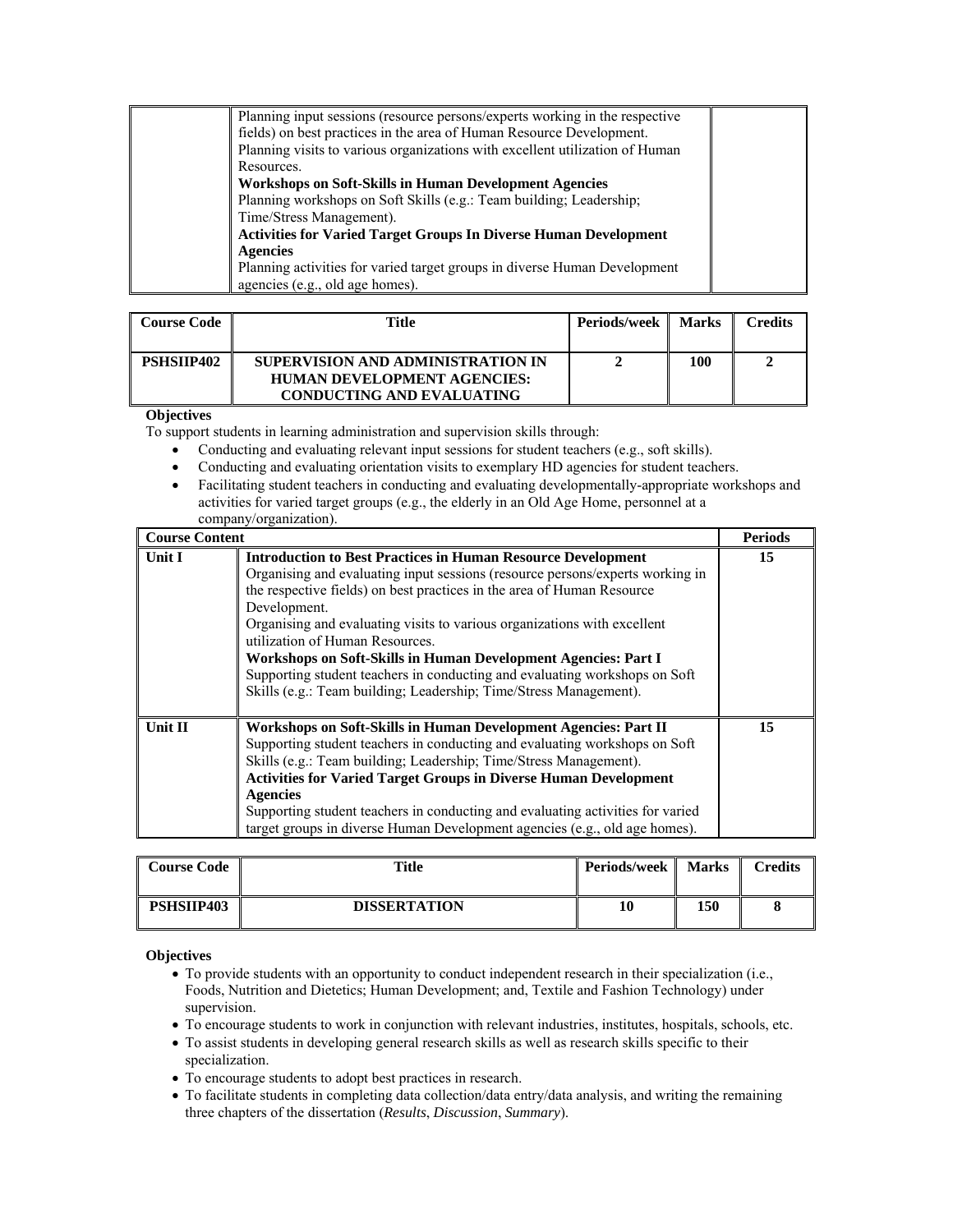• To support students to complete and submit the dissertation for the viva voce examination, integrate feedback, submit the final copy of the dissertation, and write a research paper using the findings of their research.

| <b>Course Content</b> |                                                                                                                                                                                                                                                                                                                                                                                                                                                                                                                                                                                                                                                                                                                                                                                                                                                                                                                                                                                                                                                                                                                                                                                                                     |  |  |
|-----------------------|---------------------------------------------------------------------------------------------------------------------------------------------------------------------------------------------------------------------------------------------------------------------------------------------------------------------------------------------------------------------------------------------------------------------------------------------------------------------------------------------------------------------------------------------------------------------------------------------------------------------------------------------------------------------------------------------------------------------------------------------------------------------------------------------------------------------------------------------------------------------------------------------------------------------------------------------------------------------------------------------------------------------------------------------------------------------------------------------------------------------------------------------------------------------------------------------------------------------|--|--|
| <b>UNIT I</b>         | <b>A. Completing Data Collection</b><br><b>B. Completing Data Entry and Preliminary Analyses</b><br>Entering all data; checking for data entry errors; running preliminary analyses.<br><b>C. Analyzing Data and Reporting Results</b><br>Analyzing data; interpreting findings; reporting results in figures/tables and text using<br>scientific protocol; writing the third chapter of the dissertation, namely, the Results, by<br>research objectives/ questions/hypotheses; orally presenting the results and integrating<br>feedback.                                                                                                                                                                                                                                                                                                                                                                                                                                                                                                                                                                                                                                                                         |  |  |
| <b>UNIT II</b>        | A. Discussing Findings<br>Corroborating own findings with those in previous research and theory; explaining findings<br>using relevant literature and communication with experts; discussing implications of<br>findings for practice/industry/family/society; suggesting recommendations for future<br>research; writing the fourth chapter of the dissertation, namely, the <i>Discussion</i> , using<br>appropriate scientific protocol<br>B. Summarizing Findings and Completing the Writing of the Dissertation<br>Writing the fifth chapter of the dissertation, namely, the Summary; writing the abstract;<br>revising previous chapters as necessary; completing all other relevant work for the<br>dissertation (e.g., reference list, appendices, table of contents, and list of figures/tables);<br>submitting the dissertation for the viva voce examination.<br>C. Submission and Oral Defense; Writing of the Research Paper<br>Orally defending the dissertation; integrating feedback into the final document; submitting<br>the completed dissertation (hard copy and soft copy).<br>Using the dissertation to write a research paper; submitting the research paper (hard copy<br>and soft copy). |  |  |